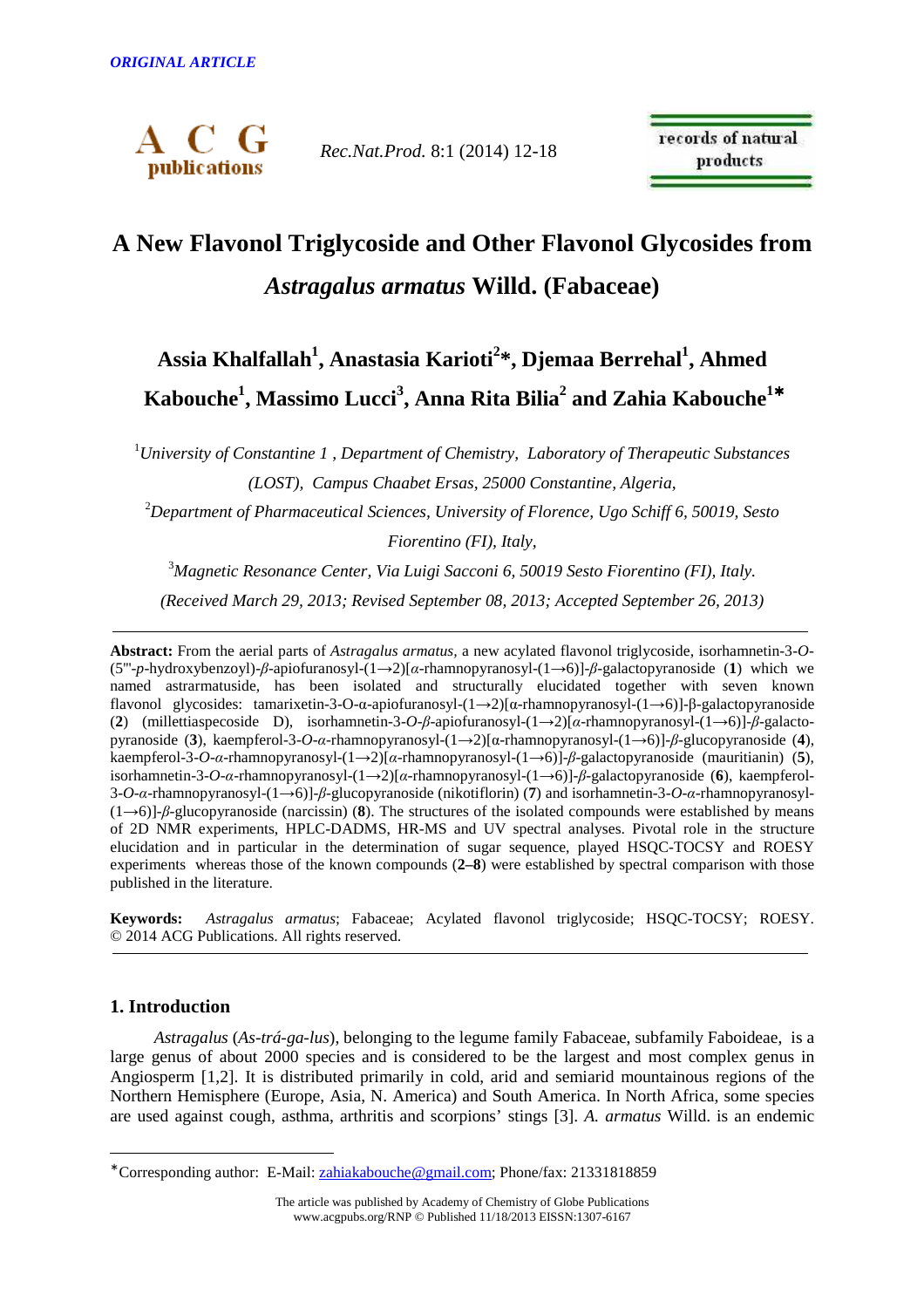shrub of the Northern Africa (Algeria, Morocco, Tunisia) [4], distributed in the pre-Saharian zone and is associated with the desertification in arid areas due to overgrazing [5]. In Tunisia, it is used as tonic, stimulant and in cases of anaemia [6]*.* In Algeria, plants belonging to the genus are used in cases of fatigue, numbing, cold, flu, asthma, arthritic pains and deficiency of the immunitary system [7]. The purported health benefits of *Astragalus* are a bit vague, at least from a scientific standpoint. *Astragalus* prevent asthma and allergy symptoms, it has been proposed as an herbal remedy for everything from AIDS, chronic fatigue syndrome, hepatitis, and myasthenia gravis to cancer [8,9]. It is almost always combined with other herbs, complicating the evaluation of the health benefits of *Astragalus*. In continuation of our works on Fabaceae family [10], we report here the isolation and structure elucidation of a new acylated flavonol triglycoside (astrarmatuside) together with seven known flavonol glycosides from the endemic species *Astragalus armatus* Willd.

## **2. Materials and Methods**

# *2.1. General*

UV spectra were recorded on a Agilent 8453 UV-Visible spectrophotometer, in MeOH. HR-ESI MS mass spectra were measured on an Ionspec Ultima FTMS spectrometer using 2,5 dihydroxybenzoic acid (DHB) as matrix.

 Column chromatography (CC): Polyamide (ICN Biomedicals GMBH 09602) and silica gel 60 (Merck, Art. 9385), gradient elution with the solvents mixtures indicated in each case;. TLC: Polyamide (ICN Biomedicals GMBH 09603), Merck silica gel 60  $F_{254}$  (Art. 5554); Detection: UVlight, spray reagent (vanillin- $H_2SO_4$  on silica gel).

#### *2.2. Plant material*

Aerial parts of *Astragalus armatus* were collected from Bekira-Constantine (Eastern Algerian) in May 2007. Voucher specimen has been kept in the Herbarium of the faculty of sciences (University of Constantine 1) under the number LOST.Aa.05.07.

#### *2.3. Extraction and isolation*

Air-dried powdered aerial parts of *Astragalus armatus* (1.5 kg) were macerated four times with 70% EtOH solution. The hydro-alcoholic solution was concentrated under reduced pressure to dryness and the residue was dissolved in water and kept in overnight. After filtration, the aqueous solution was successively extracted with  $CH_2Cl_2$ , EtOAc and *n*-BuOH for three times with each solvent, then the EtOAc and *n*-BuOH extracts were concentrated to dryness. The *n*-BuOH extract (25 g) was subjected to a MN-SC6 polyamide column chromatography being eluted with a gradient system of toluene/MeOH with increasing polarity. Four main fractions (A-D) were collected. Fraction A (210 mg) was further purified by CC silica gel (EtOAc:MeOH:H<sub>2</sub>O 10:2:1) and yielded a yellow precipitate (100 mg) which was identified as compound **8**. Fraction B (100 mg) was subjected to CC over silica gel using EtOAc:MeOH:H2O 10:2:1 and afforded impure compound **2**, which was further separated by TLC on silica gel (4.5 mg) using the same solvent system. CC over silica gel of fraction C (150 mg) afforded compound **3** (5.0 mg) which was further purified on polyamide TLC eluted with (H2O:MeOH:butanone:acetic acid 13:3:3:1) and a mixture (4.0 mg) of compounds **5** and **6**, whereas fractionation of D (250 mg) under the same chromatographic conditions led to three subfractions: D1- D3. D1 (80 mg) was subjected to polyamide TLC (MeOH:H<sub>2</sub>O:acetic acid, 18:1:1) and yielded compounds **1** (3.9 mg) and **7** (2.0 mg). D2 (100 mg) was purified by silica gel TLC (EtOAc:MeOH:H2O 10:2:1) to give compound **4** (7.0 mg) and D3 (90 mg) was purified on polyamide TLC using  $(H_2O:MeOH:butanone:acetic acid 13:3:3:1) leading to 5 (3.0 mg).$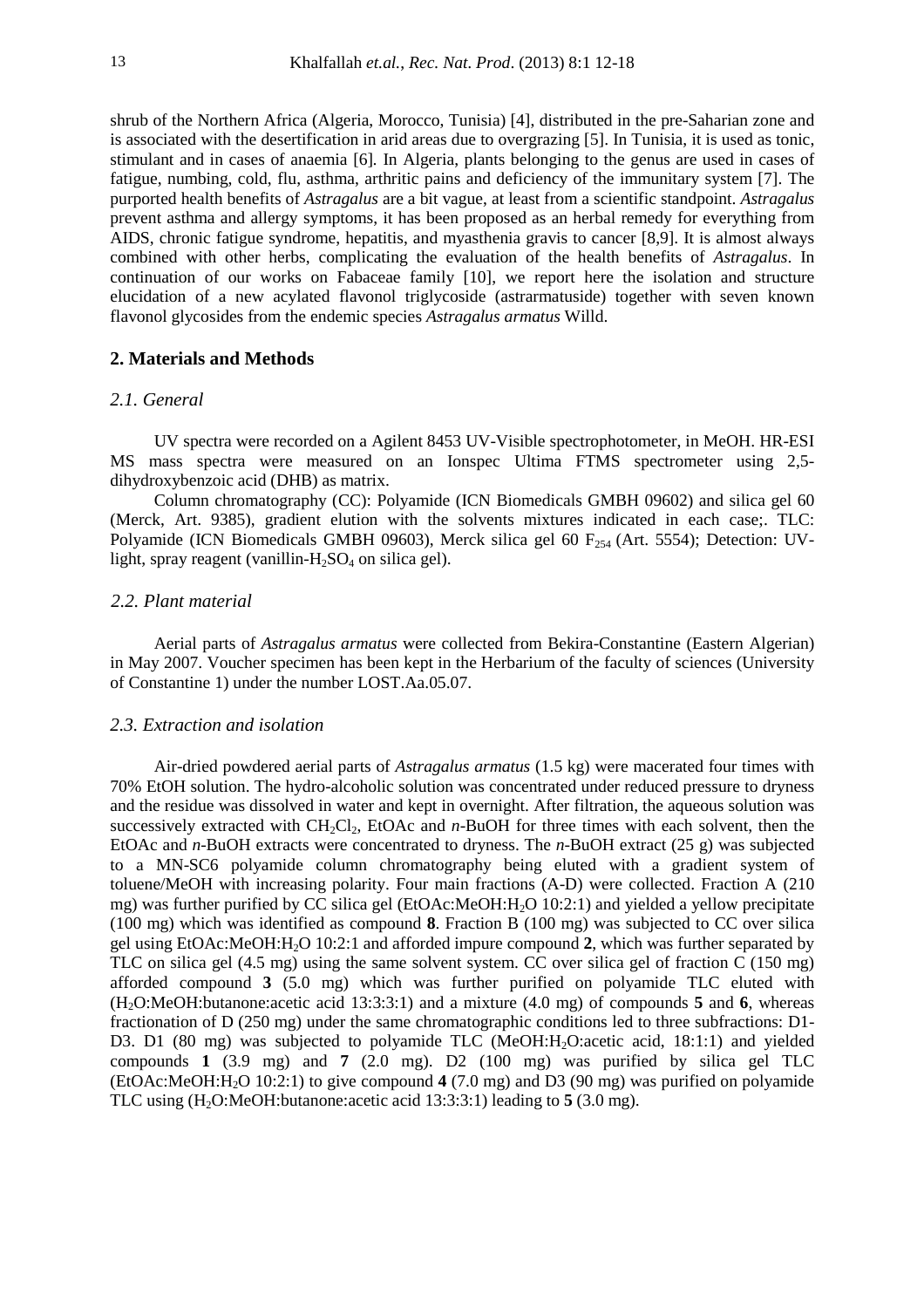#### **3. Results and Discussion**

From the methanolic extract of the aerial parts of *Astragalus armatus* eight flavonol glycosides (**1**-**8**) were isolated (Fig. 1). Compound **1** (astrarmatuside) was obtained as an amorphous yellowish powder. It was identified as isorhamnetin-3-*O*-(5'''-*p*-hydroxybenzoyl)-*β*-apiofuranosyl-(1→2)[*α*rhamnopyranosyl-(1→6)]-*β*-galactopyranoside by 1D, 2D NMR and HPLC-UV-DAD-MS analyses and by MS spectrometry. Its HPLC-UV-DAD data showed the presence of a flavonol derivative (255, 266sh, 330 nm) while its MS spectra exhibited pseudomolecular ions  $[M+Na]^+$  at  $m/z$  899.7, and [M-H] at  $m/z$  875.7 in the positive and negative ion mode, respectively. This suggested a molecular weight of 876, compatible with the molecular formula  $C_{40}H_{44}O_{22}$ . High resolution ESI-MS spectra in the negative ion mode were in agreement, as they exhibited a pseudomolecular peak at [M-H]- *m/z*  875.22384 (theoretical 875.22405) corresponding to a molecular formula  $C_{40}H_{43}O_{22}$ . In agreement, 40 carbon signals were observed in the <sup>13</sup>C NMR (SEFT) spectrum.<sup>1</sup>H NMR and <sup>13</sup>C NMR spectra of **1** showed characteristic shift values and multiplicities of a 3-*O*-β-glycosylated isorhamnetin derivative [11]. In the aromatic area of the proton spectrum an ABX system was evident which was attributed to the protons H-2', H-6', and H-5' (at  $\delta_H$  8.04, *d*, J = 1.9; 7.36 *dd*, J = 8.4, 2.0; and 6.90 *d*, J = 8.4, respectively) of the flavonoid nucleus. Protons H-6 and H-8 were resonating as doublets below 6.5 ppm (at  $\delta_H$  6.08 and 6.17), indicating that the glycosylation site was other than position 7. Besides the 15 carbon signals of the flavonoid nucleus, the <sup>13</sup>C NMR (SEFT) spectrum of **1** exhibited seventeen carbon resonances belonging to three sugar moieties, and seven carbon signals indicating the presence of one acyl group. An additional signal at  $\delta_c$  57.6 indicated a methoxylated flavonoid. Accordingly, the <sup>1</sup>H NMR spectrum showed three anomeric protons resonating at  $\delta_H$  5.76 (d, J = 8.7 Hz), 5.48 (br*s*) and 4.59 (br*s*), corresponding in the HSQC spectrum to three anomeric carbons. The number of carbons together with the MS data indicated the presence of two hexoses and one pentose in the structure. In particular, the broad singlet at  $\delta_H$  5.48 correspoding to the anomeric carbon at  $\delta_C$  109.9 together with a quaternary oxygenated carbon at  $\delta_c$  80.2 and two methylenes at  $\delta_c$  75.8 and 70.9 were typical of an apiofuranose unit, whereas the broad singlet at  $\delta_H$  4.59 (corresponding to the carbon at  $\delta_C$ 102.4) and a methyl group at  $\delta_H$  1.17 revealed the presence of an *α*-rhamnose. COSY experiment together with HSQC enabled the complete characterization of the two sugars, which was further confirmed in an HSQC-TOCSY experiment. The latter one is of great importance for the structure elucidation of oligosaccharides [12], as it reveals in detail the sequences of all proton sugars belonging to individual saccharides. In this case it enabled the accurate characterization of the rhamnose group. Signal assignment of the third sugar showed it belonged to a galactose moiety, as indicated by a broad doublet (J = 3.3 Hz) at  $\delta_H$  3.81 which corresponded to proton H-4". HSQC-TOCSY experiment was again typical of a galactose sequence, as it displayed signals solely from H-1 to H-4 (Fig 2). The blocking of magnetization transfer from the anomeric proton at H-4 of galactose has been described previously  $[13]$ , and it is attributed to the particularly small scalar coupling constant  $\langle 1 \rangle$  Hz) between H-4 and H-5 in galactose. Under the experimental conditions used (100 msec) HSQC-TOCSY permitted the correct assignment of the galactose protons H-2'' (*dd*, J = 9.5, 8.0 Hz), H-3'' (*dd*, J = 9.7, 3.8 Hz) and H-4" (brd,  $J = 3.3$  Hz) along the HSOC dimension of C-1" (Figure 2)

The lowfield shift of the methylene carbon of galactose at  $\delta_c$  67.7 suggested that this was one of the glycosylation sites. This was confirmed by interpretation of the HMBC spectrum. An HMBC crosspeak between the galactose H-1" and C-3 (at  $\delta_c$  134.5) proved that the saccharidic unit was attached to the position 3 of isorhamnetin, whereas diagnostic crosspeaks (Table 1) between H-2''/C-1'''' and H-1'''/C-6'' proved the 1→2 linkage of apiose and 1→6 linkage of rhamnose on galactose, respectively. In the aromatic area of the  $H$  NMR spectrum remained signals which belonged to an AA'BB' system: four protons appeared as doublets at  $\delta_H$  7.53 (2H, J = 8.7 Hz, B2,6), as well as  $\delta_H$  6.61  $(2H, J = 8.7 Hz, B3, 5)$  and were assigned to a *p*-hydroxybenzoyl group.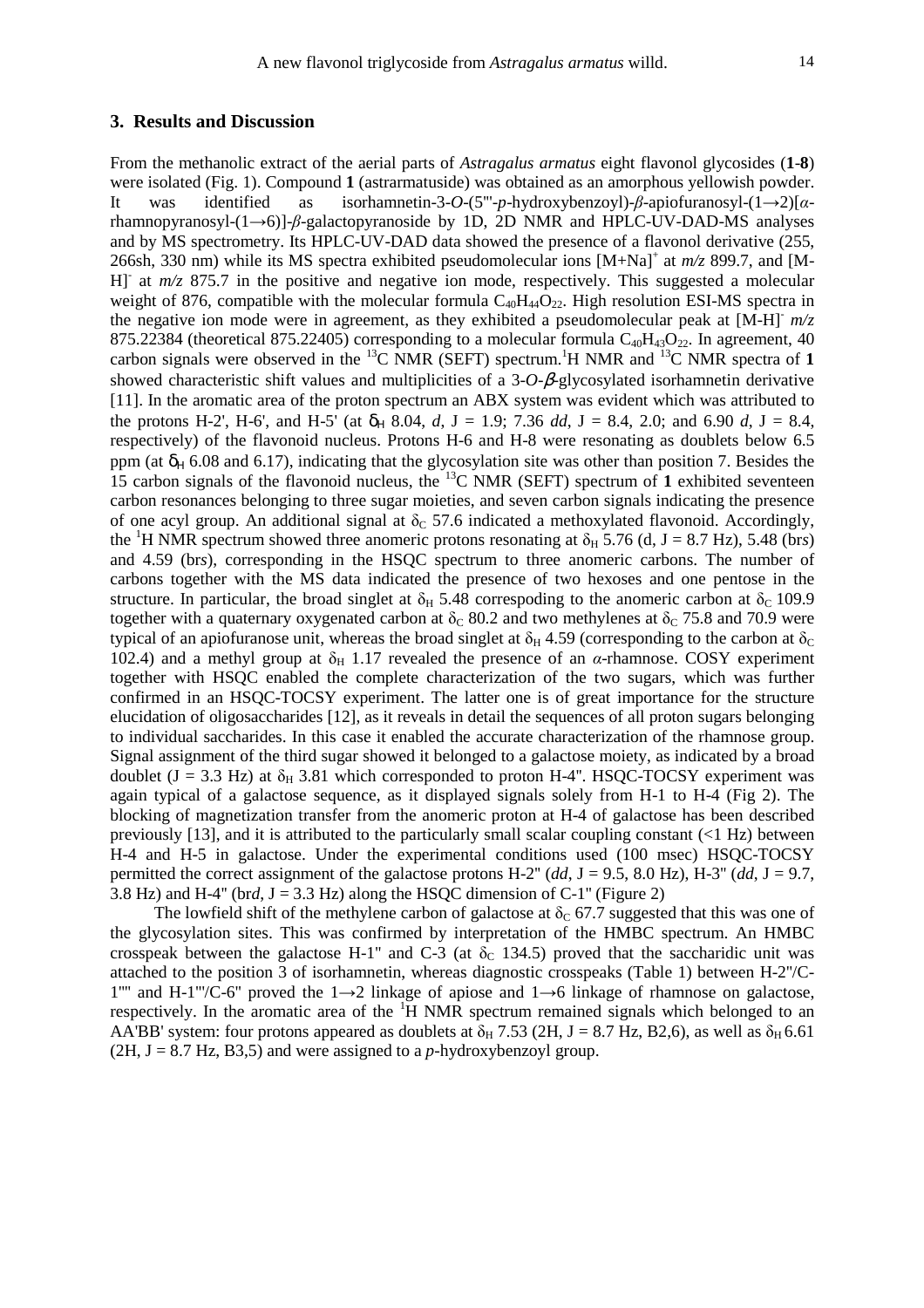

**Figure 1**. Structures of compounds (**1**-**8**)



**Figure 2**. HSQC-TOCSY spectrum (in blue) overlapped with the HSQC spectrum (in red) of the sugar area of compound **1 (**astrarmatuside)

The linkage of the *p*-hydroxybenzoyl group on the apiose was deduced from the downfield shifted signals of H-5a''', and H-5b'''', (at  $\delta_H$  4.57 and 4.44, respectively). Additionally, the attachment of the acyl group to apiose was confirmed by HMBC crosspeaks between B8/H-5a'''', and B8/H-5b''''. Due to the vicinity of the acyl group to the C-5"" of apiose, ROESY crosspeaks were observed between B2,6 and H-5a'''' & 5b''''. The same spectrum exhibited crosspeaks between H-1'', H-2', and H-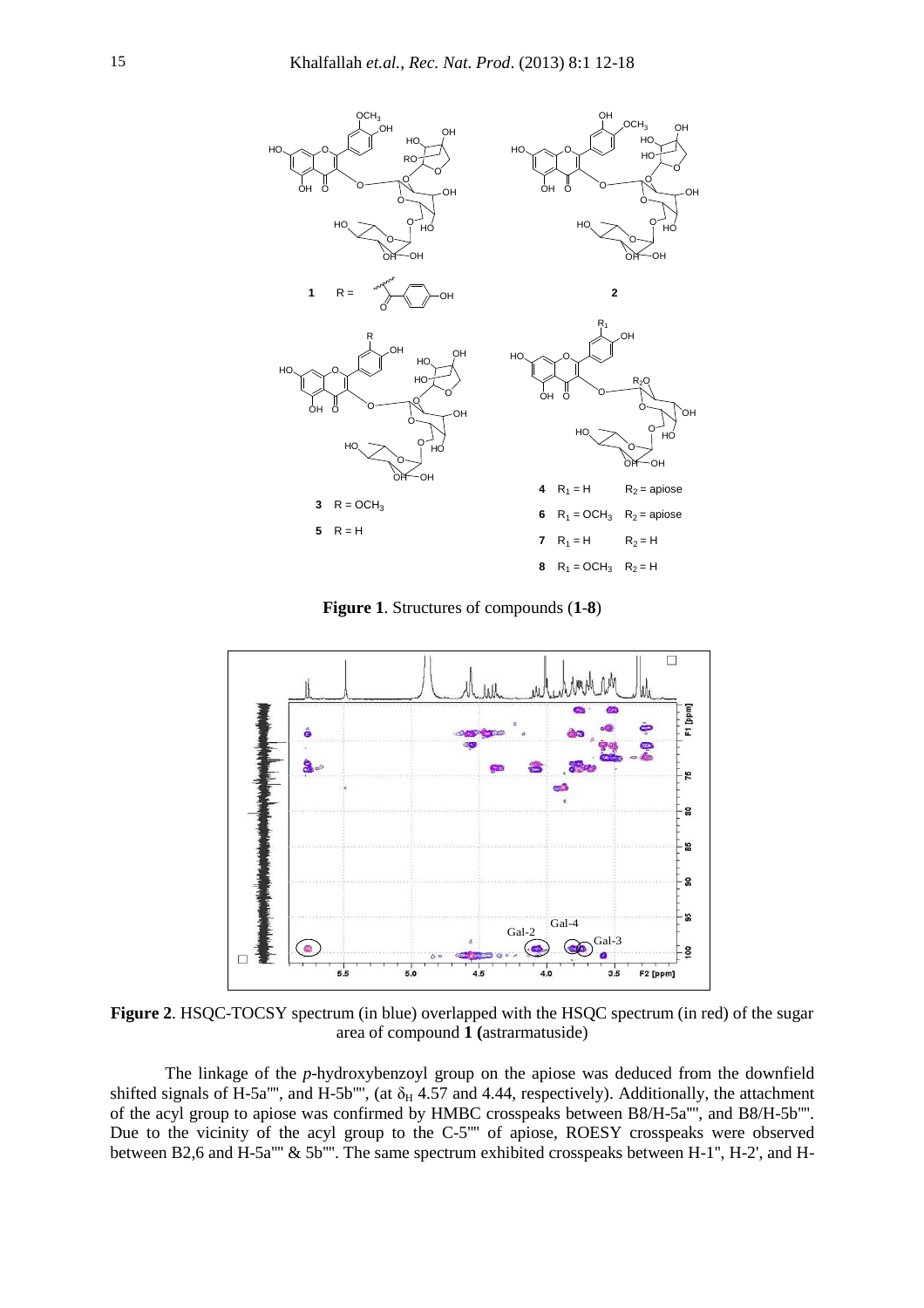6', whereas interactions between the methoxyl group and H-2' confirmed the structure of isorhamnetin (Table 1).

| C/H                      | $\omega$ , $\omega$ , $\theta$ in ppin, $\theta$ in Fig. and diagnosity finite vross<br>$\delta_{\rm H}$ | wano<br>$\delta_{\rm C}$ | $\overline{C}$ type | HMBC                                                                  |
|--------------------------|----------------------------------------------------------------------------------------------------------|--------------------------|---------------------|-----------------------------------------------------------------------|
| <b>GENIN</b>             |                                                                                                          |                          |                     |                                                                       |
|                          |                                                                                                          |                          |                     | H2', H6'                                                              |
| $\overline{\mathbf{c}}$  |                                                                                                          | 158.3                    | $\mathsf{C}$        |                                                                       |
| 3                        |                                                                                                          | 134.9                    | $\mathbf C$         | H1''(Gal)                                                             |
| $\overline{\mathcal{A}}$ |                                                                                                          | $\blacksquare$           | $C = O$             |                                                                       |
| 5                        |                                                                                                          | 163.8                    | ${\bf C}$           | H <sub>6</sub>                                                        |
| 6                        | 6.08 $d$ (J = 2.1)                                                                                       | 101.4                    | <b>CH</b>           | C5, C7, C10                                                           |
| 7                        |                                                                                                          | 166.1                    | $\mathbf C$         | H6, H8                                                                |
| 8                        | 6.17 $d$ (J = 2.1)                                                                                       | 95.0                     | <b>CH</b>           | C7, C9, C10                                                           |
| 9                        |                                                                                                          | 158.8                    | $\mathsf{C}$        | $_{\rm H8}$                                                           |
| $10\,$                   |                                                                                                          | 106.4                    | $\mathsf{C}$        | H6, H8                                                                |
| $-OCH3$                  | $4.01\ s$                                                                                                | 57.6                     | CH <sub>3</sub>     | C3'                                                                   |
| $1^{\prime}$             |                                                                                                          | 123.6                    | ${\bf C}$           | H2', H5'                                                              |
| $2^\circ$                | 8.04 $d$ (J = 1.9)                                                                                       | 115.0                    | <b>CH</b>           | C <sub>2</sub> , C <sub>1</sub> ', C <sub>3</sub> ', C <sub>4</sub> ' |
| $3'$                     |                                                                                                          | 148.9                    | $\mathbf C$         | OCH <sub>3</sub>                                                      |
| 4'                       |                                                                                                          | 150.9                    | $\mathsf C$         | H2', H5', H6'                                                         |
| $5'$                     | 6.90 $d$ (J = 8.4)                                                                                       | 116.3                    | $\operatorname{CH}$ | C1', C3', C4'                                                         |
| $6^{\prime}$             | 7.36 $dd$ (J = 8.4, 2.0)                                                                                 | 123.6                    | $\rm CH$            | C <sub>2</sub> , C <sub>4</sub>                                       |
|                          |                                                                                                          |                          |                     |                                                                       |
|                          |                                                                                                          |                          |                     |                                                                       |
| $\rm C/H$                |                                                                                                          |                          |                     |                                                                       |
| galactose                |                                                                                                          |                          |                     |                                                                       |
| 1"                       | 5.76 $d$ (J = 7.9)                                                                                       | 101.4                    | $\rm CH$            | C <sub>3</sub>                                                        |
| 2"                       | 4.08 $dd$ (J = 9.5, 8.0)                                                                                 | 75.2                     | $\rm CH$            | $C1$ ""                                                               |
|                          |                                                                                                          |                          |                     |                                                                       |
| 3"                       | 3.76 $dd$ (J = 9.7, 3.8)                                                                                 | 76.04                    | $\rm CH$            |                                                                       |
|                          |                                                                                                          |                          |                     |                                                                       |
| 4"                       | 3.81 brd $(J = 3.3)$                                                                                     | 71.0                     | CH                  |                                                                       |
| 5"                       | $3.76*$                                                                                                  | 75.97                    | CH                  |                                                                       |
| 6a"                      | $3.76*$                                                                                                  | 67.7                     | CH <sub>2</sub>     |                                                                       |
| $6b$ "                   | $3.52*$                                                                                                  |                          |                     |                                                                       |
| rhamnose                 |                                                                                                          |                          |                     |                                                                       |
| $1^{\mathrm{m}}$         | 4.59 brs                                                                                                 | 102.4                    | $\operatorname{CH}$ | C6"                                                                   |
| $2^{\prime\prime\prime}$ | 3.58 $dd$ (J = 3.1, 1.6)                                                                                 | 72.6                     | $\rm CH$            |                                                                       |
|                          |                                                                                                          |                          |                     |                                                                       |
|                          |                                                                                                          |                          |                     |                                                                       |
| $3^{\prime\prime\prime}$ | $3.51*$                                                                                                  | 72.8                     | $\operatorname{CH}$ |                                                                       |
| 4"                       | 3.26 $t (J = 9.6)$                                                                                       | 74.3                     | $\operatorname{CH}$ |                                                                       |
| 5"                       | $3.54*$                                                                                                  | 70.2                     | $\operatorname{CH}$ |                                                                       |
| 6"                       | 1.17 $d$ (J = 6.3)                                                                                       | 18.4                     | CH <sub>3</sub>     |                                                                       |
| Apiose                   |                                                                                                          |                          |                     |                                                                       |
| $1^{\mathrm{m}}$         | 5.48 brs                                                                                                 | 109.9                    | $\operatorname{CH}$ |                                                                       |
| $2^{\cdots}$             | 3.88 brs                                                                                                 | 78.6                     | $\rm CH$            |                                                                       |
| $3^{\cdots}$             | $\qquad \qquad -$                                                                                        | $80.2\,$                 | $\mathsf C$         | H5b"", H4b""                                                          |
| 4a""                     | 4.38 $d$ (J = 9.6)                                                                                       | 75.8                     | CH <sub>2</sub>     |                                                                       |
| 4b""                     | $3.70*$                                                                                                  |                          |                     | $C3$ ""                                                               |
| 5a""                     | 4.57 $d$ (J = 11.7)                                                                                      | 70.9                     | CH <sub>2</sub>     | B7 (C=O benzoyl)                                                      |
| 5b""                     | 4.44 $d$ (J = 11.1)                                                                                      |                          |                     | $C3$ ""                                                               |
| benzoyl group            |                                                                                                          |                          |                     |                                                                       |
| B1                       |                                                                                                          | 123.8                    | $\mathbf C$         | B3,5                                                                  |
|                          |                                                                                                          |                          |                     |                                                                       |
| B2,6                     | 7.53 $d$ (J = 8.7)                                                                                       | 132.9                    | $\operatorname{CH}$ | B6,2                                                                  |
| <b>B</b> 3,5             | 6.61 $d$ (J = 8.7)                                                                                       | 116.3                    | $\operatorname{CH}$ | <b>B5,3</b>                                                           |
| B4                       |                                                                                                          | 164.4                    | ${\bf C}$           | B2,6, B3,5                                                            |
| $\mathbf{B}7$            |                                                                                                          | 168.3                    | $C = O$             | B2,6, H5a"", H5b""                                                    |

**Table 1.** <sup>1</sup>H (295 K, 400 MHz) and <sup>13</sup>C NMR (295 K, 100.6 MHz) Spectroscopic Data of Compound 1 (in  $CD_3OD$ ;  $\delta$  in ppm,  $J$  in Hz) and diagnostic HMBC cross peaks

\* signal pattern unclear due to overlapping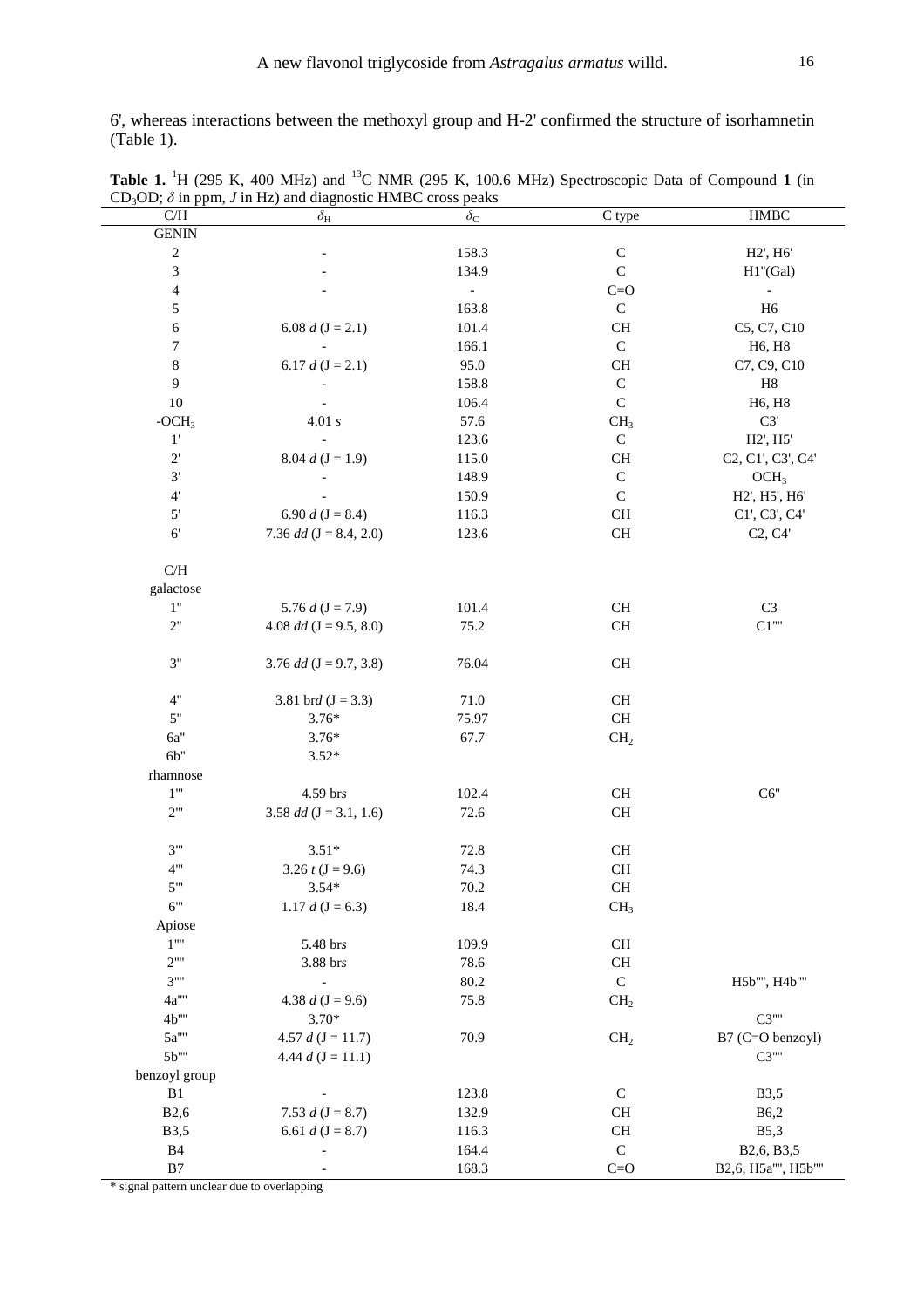#### *3.1. Compound 1 (astrarmatuside)*

Isorhamnetin-3-*O*-(5'''-*p*-hydroxybenzoyl)-*β*-apiofuranosyl-(1→2)[*α*-rhamnopyranosyl (1→6)] *β*-galactopyranoside (1) (astrarmatuside): Amorphous pale powder (3.9 mg); UV  $\lambda_{\text{max}}$  (MeOH): 255, 330 (nm); HR-ESI-MS (neg.) *m/z*: 875.22384 ± 0.24ppm ∆mU (theoretical 875.22405, calculated for  $C_{40}H_{43}O_{22}$ ); diagnostic fragments: 737.19223 [M-benzoyl-H<sub>2</sub>O], 559.16531 [gal-rha-api-2H], 315 [A-H];  $\mathrm{^{1}H}$  and  $\mathrm{^{13}C}$  NMR spectral data, see Table 1.

# **4. Chemotaxonomic significance**

From this study, We have separated eight flavonol glycosides from the endemic species *Astragalus armatus* from which compound (**1**), which we named astrarmatuside, is isolated for the first time from a natural source while compound (**2**) is reported here for the second time from nature; it was first isolated from *Milletia speciosa* and named millettiaspecoside D [14]. On the basis of a recently reported chemotaxonomic study of the genus [15], it appears that the compounds (**4**) [16] and (**6**) [17] are reported here for the first time for the genus while compounds (**3**) [18], (**5**) (mauritianin) [19], (**7**) (nikotiflorin) [20] and (**8**) (narcissin) [21] are isolated for the first time from the species.

#### **Acknowledgement**

The authors are grateful to ANDRS and DG-RSDT (MESRS, Algeria) for financial support and to Prof. Gérard De Bélair (Faculty of Sciences, University Badji-Mokhtar-Annaba) for the identification of the plant material and to Dr. Elena Michelucci (Mass Spectrometry Center, University of Florence - CISM) for recording the HRESI mass spectra. The authors would like to thank Stefano Rocchi for technical assistance.

#### **References**

- [1] L.B. Chaudharyand and S.K. Srivastava (2007). Taxonomic and Distributional Notes on Some *Astragalus*  L, *Taiwania* **52**, 25-48.
- [2] J. L. Ríos and P.G. Waterman (1997). A review of the pharmacology and toxicology of *Astragalus*, *Phytother. Res.* **11**, 411-418.
- [3] J. Bellakhdar (1997). La pharmacopée marocaine traditionnelle, *Ibis Press* : 297-301.
- [4] Germplasm Resources Information Network (GRIN) http://www.ars-grin.gov/
- [5] A. Hirche, M. Salamani, A. Abdellaoui, S. Benhouhou and J. Martínez Valderrama (2010). Landscape changes of desertification in arid areas: the case of south-west Algeria, *Environ. Monit. Assess*. **10**, 1744.
- [6] M. Bouaziz, A. Dhouib, S. Loukil, M. Boukhris and S. Sayadi (2009). Polyphenols content antioxidant and antimicrobial activities of extracts of some wild plants collected from the south of Tunisia, *Afr. J. Biotechnol*. **8**, 7017-7027.
- [7] M. Saoudi (2007–2008). Les bactéries nodulant les legumineuses (B.N.LP): caractérisation des bactéries associées aux nodules de la légumineuse *Astragalus armatus* Ph.D Thesis, Universite Mentouri Constantine, Faculté des Sciences de la Nature et de la Vie Département de Biologie Végétale Année Universitaire:2008 http://www.umc.edu.dz/buc/buci/toutes-les-theses.php
- [8] R. Bate, A. Bensoussan and Y. Fan (1998). Preliminary report of a randomized, double- blind, placebo controlled trial of a Chinese herbal medicine preparation CH-100 in the treatment of chronic hepatitis C, *J. Gastro. Hep.* **13**, 244-247.
- [9] C.B. Kerry (1993). Fatigue syndrome and its herbal treatment, *J. Phytother*. **3**, 55-60.
- [10] N. Boutaghane, L. Voutquenne-Nazabadioko, D. Harakat, A. Simon and Z. Kabouche (2013). Triterpene saponins of *Genista ulicina* Spach, *Phytochemistry* (in press)
- [11] K.R. Markham (1989). Flavones, Flavonols and their glycosides in: Methods in Plant Biochemistry, Dey P.M. & Harborne J. B. (Eds), Vol. 1, Academic Press, London San Diego, New York, Berkeley, Boston, Sydney, Tokyo, Toronto., p.213-216.
- [12] K. Gheysen, C. Mihai, K. Conrath and J.C. Martins (2008). Rapid Identification of common hexapyranose monosaccharide units by a simple TOCSY matching approach, *Chem. Eur. J.* **14**, 8869-8878.